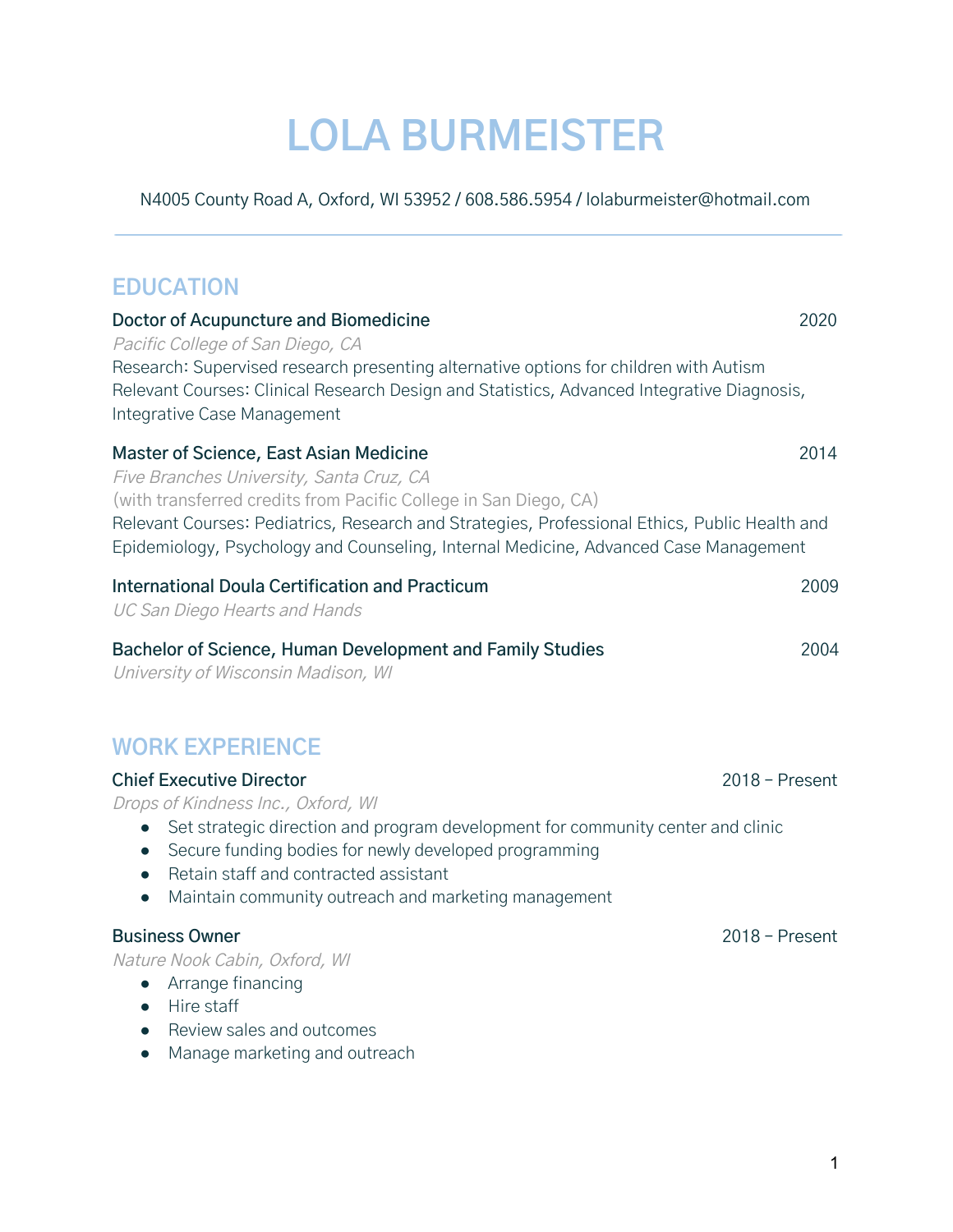#### **Licensed Acupuncturist** 2015 – Present

One Well Acupuncture Clinic, Oxford, WI

- Provide clinical acupuncture services after comprehensive intake and diagnosis in private practice clinic
- Implement treatment plan and assess patient outcomes for continuum of care or referral for integrated case management
- Prescribe herbal formulas and dietary therapy where necessary

#### **Doula** 2009 – Present

Self-employed, San Diego, CA, Santa Cruz, CA, and Madison, WI

- Provide one-on-one support for women and their partners during childbirth, collaborate with nurses, midwives and physicians
- Assist in pain management using re-positioning, acupressure, or acupuncture
- Provide lactation support, postpartum care and pediatric care

#### **Senior Intern** 2012 – 2014

Mental Health Client Action Network (MHCAN), Santa Cruz, CA

● Diagnosed imbalances and advised on issues such as food therapy, herbal interventions, and supplements to improve daily living

## **RESEARCH / TEACHING EXPERIENCE**

| Qi Gong Sensory Training Institute                                                                                                                                                                         | $2015 - 2019$ |
|------------------------------------------------------------------------------------------------------------------------------------------------------------------------------------------------------------|---------------|
| Taught families and care providers Medical Qi Gong to assist in the development of sensory<br>integration for people with Autism. Collected case studies and coded outcomes for<br>post-doctoral research. |               |
| Healing with Seasonal Foods, Marquette County Cooperative<br>Open lecture series advising medicinal eating throughout the year to maintain maximum health.                                                 | 2018          |
| University of Wisconsin-Botany Hall, Guest Lecturer<br>Taught lecture series on biomedicine and the healing arts.                                                                                          | 2016          |
| Allen Centennial Gardens, UW Madison Campus<br>Guest lecturer on healing botanical oils for topical and internal use. Consultant for healing<br>plant exhibit.                                             | 2016          |
| McFarland Family Wellness Center in McFarland, Wisconsin<br>Taught courses related to Autism, ADHD, and allergies.                                                                                         | January, 2015 |